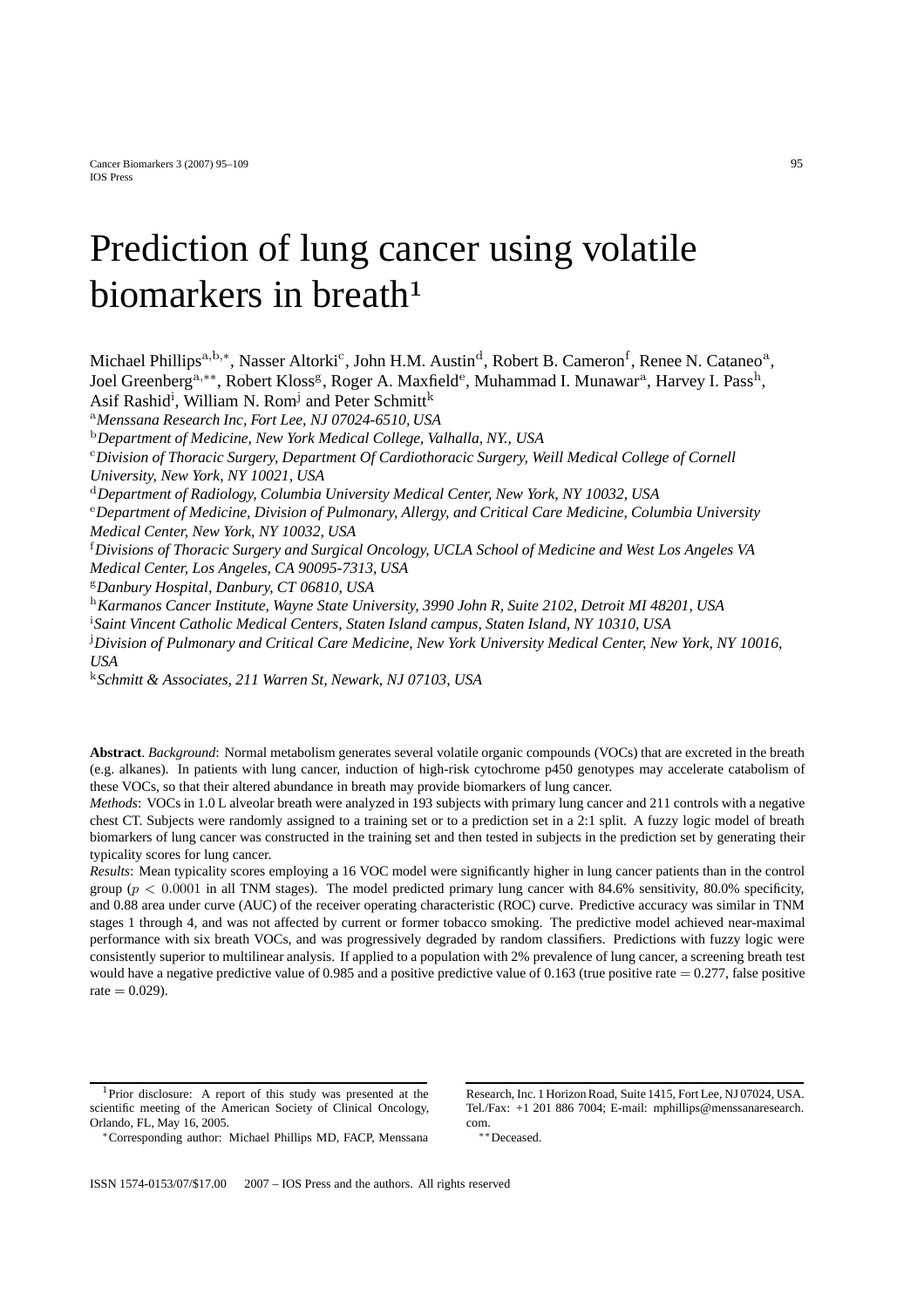*Conclusions*: A two-minute breath test predicted lung cancer with accuracy comparable to screening CT of chest. The accuracy of the test was not affected by TNM stage of disease or tobacco smoking. Alterations in breath VOCs in lung cancer were consistent with a non-linear pathophysiologic process, such as an off-on switch controlling high-risk cytochrome p450 activity. Further research is needed to determine if detection of lung cancer with this test will reduce mortality.

#### **1. Introduction**

Primary carcinoma of the lung is the major cause of cancer death in the United States.

Patients who are diagnosed when the tumor is still confined to a primary site have the best prospects for survival: five years after diagnosis, fewer than 5% patients with stage 4 lung cancer are still alive, compared to 60–80% patients with stage 1 disease [1]. Researchers have therefore sought new ways to detect early-stage lung cancer, such as microanalysis of volatile organic compounds (VOCs) in the breath. This technology, pioneered by Linus Pauling in 1971 [2], was reported to identify candidate biomarkers of lung cancer during the 1980s [3,4]. Members of our group have previously reported abnormal patterns of breath VOCs in patients with early-stage primary lung cancer [5,6], as well as in other diseases, including heart transplant rejection [7] (approved for clinical use by the Food & Drug Administration), breast cancer [8], unstable angina [9], preeclampsia of pregnancy [10], and diabetes mellitus [11].

Our initial study of primary lung cancer empirically identified a set of 22 VOCs in breath as biomarkers of disease. A mathematical model employing these VOCs, principally alkanes, alkane derivatives and benzene derivatives, was sensitive and specific for primary lung cancer and equally accurate in early as well as in advanced disease [5]. Our second report incorporated incremental improvements in technique: we employed a rational set of breath markers of oxidative stress instead of the empirically identified VOCs, and a more sensitive analytical method that reduced breath collection time from 5.0 min to 2.0 min. That study confirmed the accuracy of breath testing for primary lung cancer: a model employing nine alkanes and methylated alkanes was sensitive, specific, and equally accurate in all TNM stages of disease [6]. The abundance of the breath biomarkers was significantly lower in patients with primary lung cancer than in normal controls, suggesting a biological mechanism: VOC products of oxidative stress may have undergone accelerated catabolism by cytochrome P450 mixed oxidases whose activity was induced during the pathogenesis of lung cancer [12–14].

This report incorporates additional improvements in analytical methodology and experimental design. We

enrolled a sufficient number of subjects to develop a model in one group and test its predictive power in a second group. Cancer-free controls were validated with negative chest CT imaging, and the selectivity of the analytical method was increased in order to identify a greater number of VOCs in breath. Also, we analyzed breath VOC data with fuzzy logic, an advanced technique of multivariate analysis. However, a disadvantage of improved analytical methodology was that breath VOC data obtained in previous studies could not be employed over again.

Multivariate analysis of several markers in combination can frequently predict disease with greater accuracy than a single marker employed alone. Fuzzy logic analysis of multiple markers is a powerful statistical method that has been successfully employed to predict a wide variety of disorders [15], including breast cancer [16], prostate cancer [17], cardiac arrhythmias [18], Tourette's syndrome [19] and suicide risk [20]. Fuzzy logic differs from conventional statistical methods of multivariate analysis because it employs ranges of values and their relationships to one another, instead of exact values. For example, when employed in breath testing, fuzzy logic might identify an abnormally high abundance of one breath VOC as a marker of disease, but only if it is observed in combination with an abnormally low value of another breath VOC. We report here a multi-center study that employed fuzzy logic analysis of volatile biomarkers in the breath in order to predict the presence or absence of primary lung cancer.

# **2. Methods**

#### *2.1. Study design*

An overview is shown in Fig. 1. Breath VOCs were analyzed in patients with untreated primary lung cancer and in controls with no evidence of cancer on spiral computed tomography(CT) of the chest. Subjects were randomly assigned to a training set in order to construct a fuzzy logic model of breath VOC markers of lung cancer, or to a prediction set where the model was tested as a predictor of disease.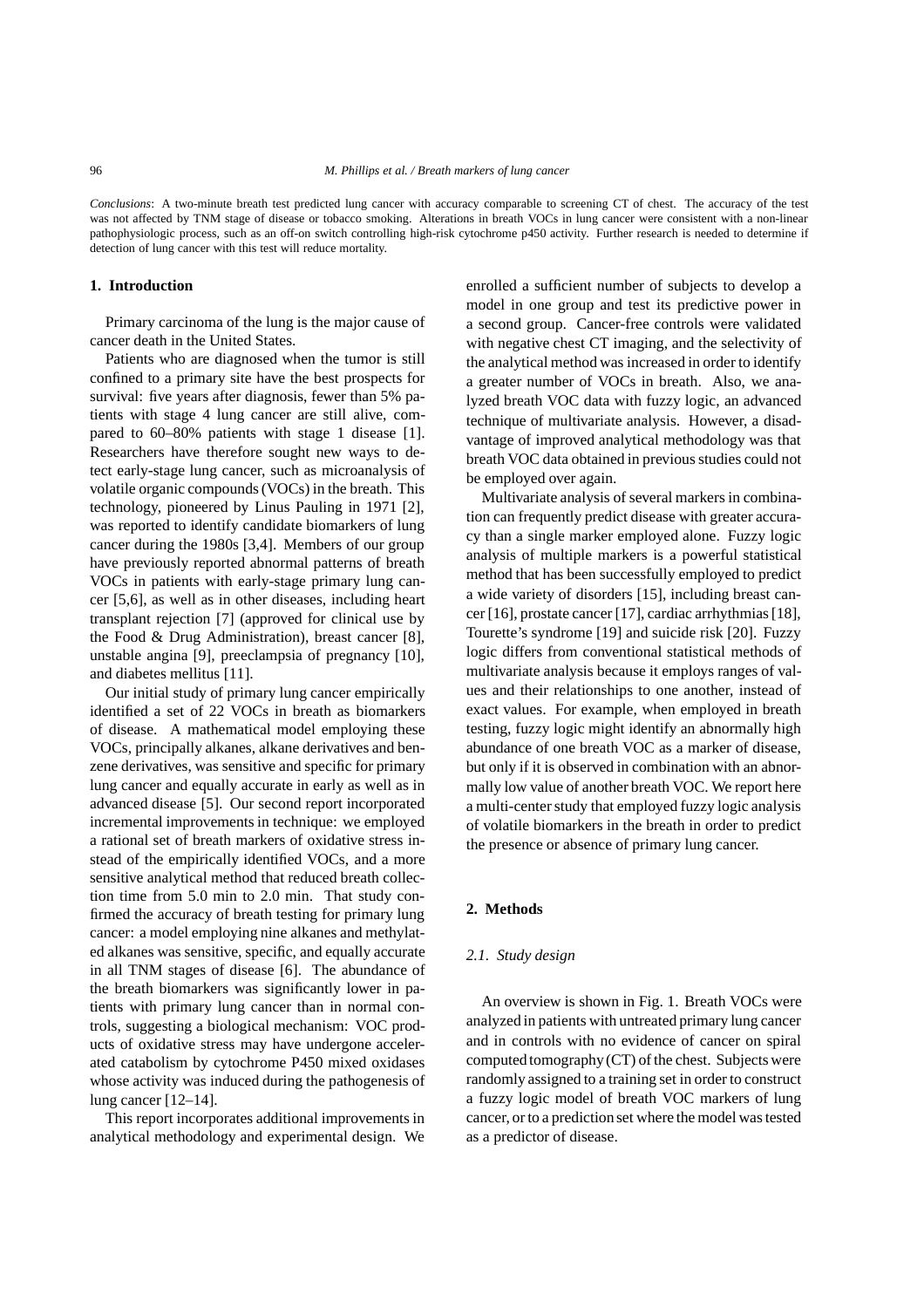| I<br>. .<br>۰. | $\sim$ |
|----------------|--------|
|                |        |

Patient characteristics. This table shows the demographics of the primary lung cancer patients and the cancer-free controls. Sex distribution, age and pack-years of tobacco smoking were not significantly different in the two groups (\*chi-squared test, \*\*2-tailed t-test)

|                                      | Primary lung cancer | Controls    |          |
|--------------------------------------|---------------------|-------------|----------|
| No.                                  | 193                 | 211         |          |
| Non-small cell cancer                | 189                 |             |          |
| Small cell cancer                    | 4                   |             |          |
| Sex (M/F)                            | 96/97               | 106/105     | $N.S.$ * |
| Mean age in yrs (SD)                 | 66.0 (11.4)         | 67.5(5.5)   | $N.S.**$ |
| Tobacco smoking history              |                     |             |          |
| Pack-years of cigarette smoking (SD) | 41.9(36.2)          | 43.9 (29.4) | $N.S.**$ |
| Smoking activity:                    |                     |             |          |
| Current smokers                      | 33                  | 78          |          |
| Non-smokers                          | 24                  | 0           |          |
| Former-smokers                       | 134                 | 133         |          |
| Activity not recorded                | 2                   |             |          |



Fig. 1. Design of the study. Candidates for the control group were recruited from a group of asymptomatic smokers aged *>*=60 yr, who underwent spiral CT of the chest in a study of primary screening for lung cancer. Only those with no detectable lesions on chest CT were included in the control group. Candidates for the primary lung cancer group were recruited from patients who had been referred for a tissue diagnosis because of a suspicious lesion on chest imaging. All donated a breath sample for analysis of volatile organic compounds (VOCs). Subjects were randomly selected from the control group and the primary lung cancer group in order to achieve an approximately 2:1 split between the training set and the prediction set. The fuzzy logic software constructed a predictive model for primary lung cancer employing the breath VOCs of subjects in the training set, and this predictive model was tested for its ability to predict the presence or absence of lung cancer in subjects in the prediction set.

#### *2.2. Patient recruitment*

The research was approved by the Institutional Review Boards of all collaborating institutions; all subjects gave their signed informed consent to participate.

*Candidates for the primary lung cancer group* were recruited from patients referred to a pulmonary or surgical service for tissue diagnosis following the first occurrence of a suspicious lesion observed on thoracic imaging. Patients with a history of treated lung cancer were excluded. Surgical biopsy was performed in 238 candidates recruited at Harper Hospital (117), Weill Medical College of Cornell University (56), University of California Los Angeles Medical Center (30), New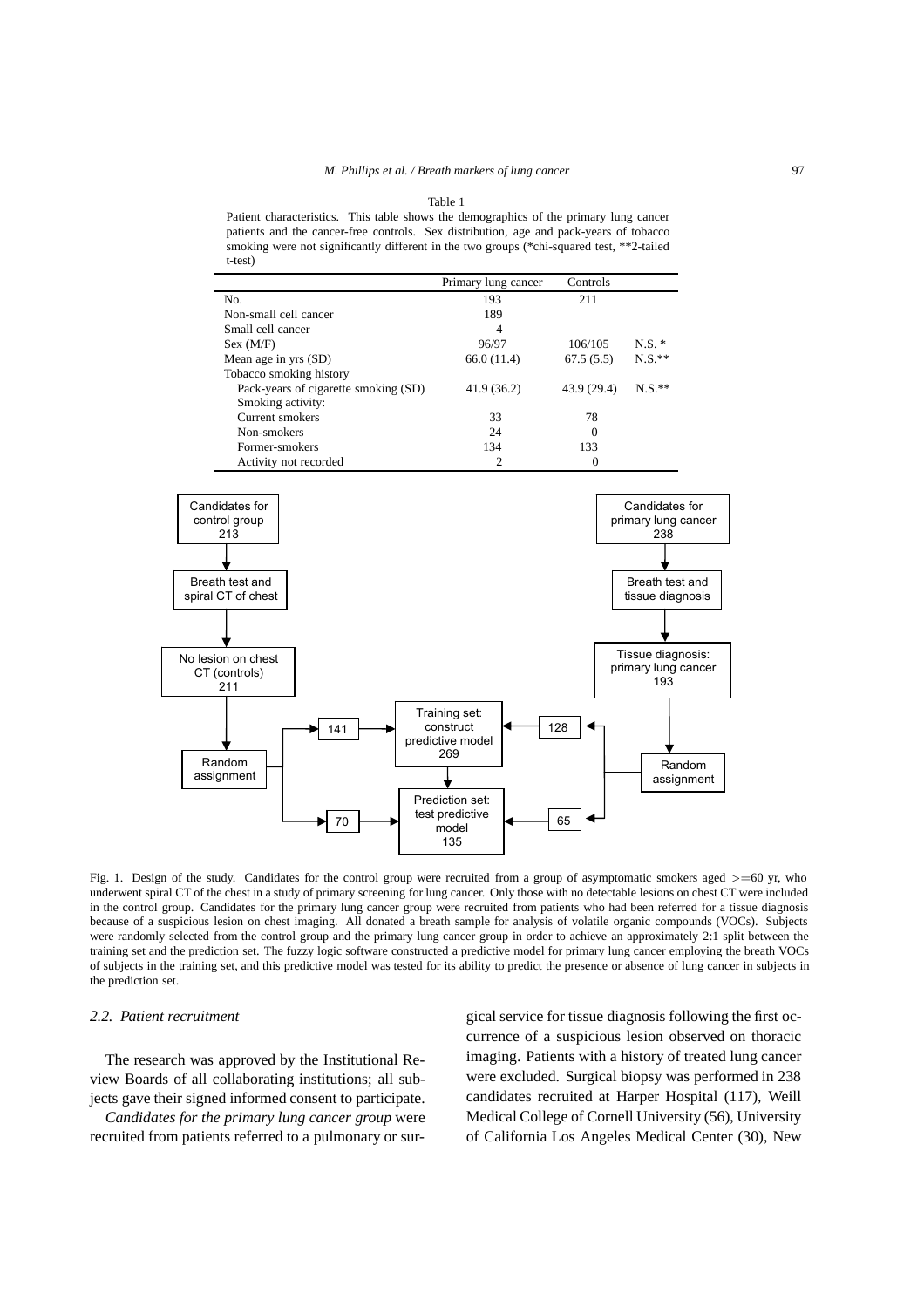

Fig. 2. *Breath test results – training and prediction sets.* In the training set, fuzzy functions were derived from the breath VOCs to construct two typicality matrices, one for controls and the other for primary lung cancer patients. These matrices generated two numerical values for each subject:  $T_1$ , the typicality for no disease, and  $T_2$ , the typicality for primary lung cancer. The value of  $T_2$ - $T_1$  was employed as a predictor of primary lung cancer, and its accuracy is shown in the contour of the receiver operating characteristic (ROC) curve and its area under curve (AUC). The arrow in each ROC curve indicates where the sum of sensitivity plus specificity was maximal. If a test delivers results no better than chance alone, then the ROC curve is a 45◦ straight line commencing from the origin, and AUC = 0.5. Conversely, if a test delivers completely accurate results with no false positives or false negatives, then the ROC curve is a right angle with its apex at the top left of the panel, and  $AUC = 1.0$ . A test with AUC *>*0.9 is usually deemed to exhibit excellent performance. *Top left panel. Training set 2:1 split:* This figure shows the ROC curve obtained with fuzzy logic analysis of breath VOCs in the training set comprising two thirds of the primary lung cancer patients and controls. *Top right panel. Prediction set 2:1 split:* This figure shows the ROC curve obtained by employing each subject's typicality value of  $\Sigma$ -T<sub>1</sub> as a predictor of primary lung cancer in the prediction set comprising one third of subjects. *Bottom left panel. Prediction set leave-one-out:* This figure shows the ROC curve obtained with a training set comprising n-1 subjects and the prediction set comprising one subject. The process is iterated n times to predict the outcome in all subjects. The ROC prediction set curve appears smoother than in the top right panel because it includes points for all subjects instead of one third. VOCs were restricted to the 16 shown in Table 2. *Bottom right panel. Prediction set leave-one-out.*: This figure shows the mean typicality score of T<sub>2</sub>-T<sub>1</sub> in the prediction set stratified according to TNM stage of disease. There were no significant differences between the typicality scores of the patients with different TNM stages of lung cancer; the mean typicality score in the control group was significantly lower than in the lung cancer patients (*p <* 0*.*0001 in all TNM stages, analysis of variance and post hoc Newman-Keuls test).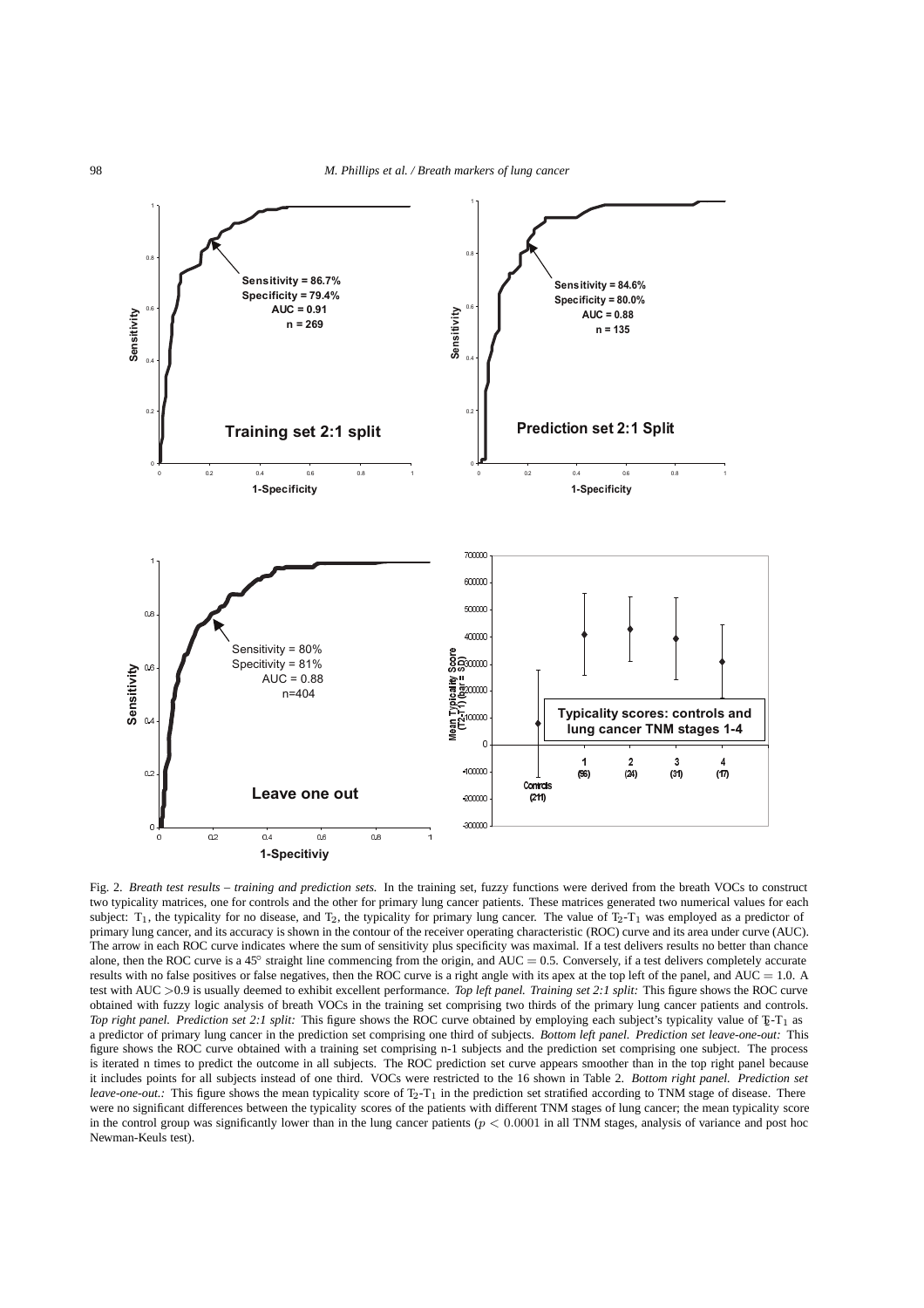Table 2

Major VOC identifiers of primary lung cancer in breath. This table displays the breath VOCs identified as biomarkers of lung cancer by multilinear regression and fuzzy logic. VOCs are ranked according to their cumulative contribution to the AUC of the ROC curves in the training and prediction sets as shown in Fig. 4, and are numbered in the same sequence. Multilinear regression required 11 VOCs in order to achieve a model with maximal performance, and fuzzy logic approached a maximal performance plateau with 16 VOCs

| no.            | Chemical structure                                                              | AUC of ROC curve |         |       |             |  |
|----------------|---------------------------------------------------------------------------------|------------------|---------|-------|-------------|--|
|                |                                                                                 | Multilinear      |         |       | Fuzzy logic |  |
|                |                                                                                 | Train            | Predict | Train | Predict     |  |
| 1              | 1,5,9-Cyclododecatriene, 1,5,9-trimethyl-                                       | 0.57             | 0.57    | 0.06  | 0.07        |  |
| 2              | Pentan-1,3-dioldiisobutyrate, 2,2,4-trimethyl                                   | 0.69             | 0.70    | 0.71  | 0.73        |  |
| 3              | Benzoic acid, 4-ethoxy-, ethyl ester                                            | 0.69             | 0.69    | 0.76  | 0.79        |  |
| $\overline{4}$ | Propanoic acid, 2-methyl-, 1-(1,1-dimethylethyl)-2-methyl-1,3-propanediyl ester | 0.77             | 0.76    | 0.81  | 0.84        |  |
| 5              | 10,11-dihydro-5H-dibenz-(B,F)-azepine                                           | 0.77             | 0.76    | 0.83  | 0.87        |  |
| 6              | 2,5-Cyclohexadiene-1,4-dione, 2,6-bis(1,1-dimethylethyl)-                       | 0.79             | 0.80    | 0.83  | 0.87        |  |
|                | Benzene, 1,1-oxybis-                                                            | 0.79             | 0.78    | 0.85  | 0.86        |  |
| 8              | Furan, 2,5-dimethyl-                                                            | 0.80             | 0.77    | 0.87  | 0.86        |  |
| 9              | 1,1-Biphenyl, 2,2-diethyl-                                                      | 0.81             | 0.76    | 0.87  | 0.87        |  |
| 10             | 3-Pentanone, 2,4-dimethyl-                                                      | 0.81             | 0.78    | 0.87  | 0.87        |  |
| 11             | trans-Caryophyllene                                                             | 0.81             | 0.78    | 0.87  | 0.87        |  |
| 12             | 1H-Indene, 2,3-dihydro-1,1,3-trimethyl-3-phenyl-                                |                  |         | 0.87  | 0.86        |  |
| 13             | 1-Propanol                                                                      |                  |         | 0.86  | 0.86        |  |
| 14             | Decane, 4-methyl-                                                               |                  |         | 0.88  | 0.86        |  |
| 15             | 1,2-Benzenedicarboxylic acid, diethyl ester                                     |                  |         | 0.88  | 0.86        |  |
| 16             | 2,4-Hexadiene, 2,5-dimethyl-                                                    |                  |         | 0.91  | 0.88        |  |

York University Medical Center (20), Columbia University Medical Center (11), and Danbury Hospital (4). All patients having resection of primary lung cancer had systematic mediastinal lymph node dissection or lymph node sampling. Admission to the primary lung cancer group was based on the reported histopathology of a patient's biopsy specimens. The pathologic stage of the disease was determined according to the International TNM (tumor, node, metastasis) staging system for lung cancer by examination of the pathological tumor specimen and resected lymph nodes.

*Candidates for the control group* were recruited from 213 asymptomatic smokers aged 60 and over who participated in the Early Lung Cancer Action Program (ELCAP) for primary detection of lung cancer [21], and underwent spiral CT imaging of the chest at Columbia University Medical Center. Subjects were entered into the control group if imaging revealed no pulmonary lesion suggestive of cancer.

*Post-operative patients:* A subgroup of the primary lung cancer group  $(n = 80)$  had a second breath test following surgical resection of the tumor, and the predictions of the fuzzy logic model were tested.

# *2.3. Masking procedures*

At all sites, tissue samples were interpreted by pathologists without knowledge of the breath test results. Analyses of breath VOCs were performed by RNC without knowledge of the pathological findings.

#### *2.4. Breath collection and assay*

The method has been previously described [22]. In summary, subjects breathed normally through the disposable mouthpiece of a portable breath collection apparatus for 2.0 min and the VOCs in 1.0 L alveolar breath and 1.0 L room air were captured onto separate sorbent traps. Light flap valves in the mouthpiece presented low resistance to respiration so that samples were collected without discomfort to patients, including the elderly. VOCs captured in the sorbent traps were analyzed in the laboratory by automated thermal desorption, gas chromatography and mass spectroscopy. The alveolar gradient of each VOC was determined as its abundance in breath minus its abundance in room air.

# *2.5. Statistical methods*

Data analysis was performed by JG and PS. Subjects were randomly assigned to a training set or a prediction set in a ratio of approximately 2:1. Candidate breath VOC biomarkers of lung cancer (present in the breath of at least 200 subjects) were initially selected from the training set by comparing their abundance in the primary lung cancer and control groups with t-tests. VOCs exhibiting a significant difference between the two groups ( $p < 0.05$ ) were then entered into multivariate analysis with fuzzy logic and with forward stepwise multi-linear regression.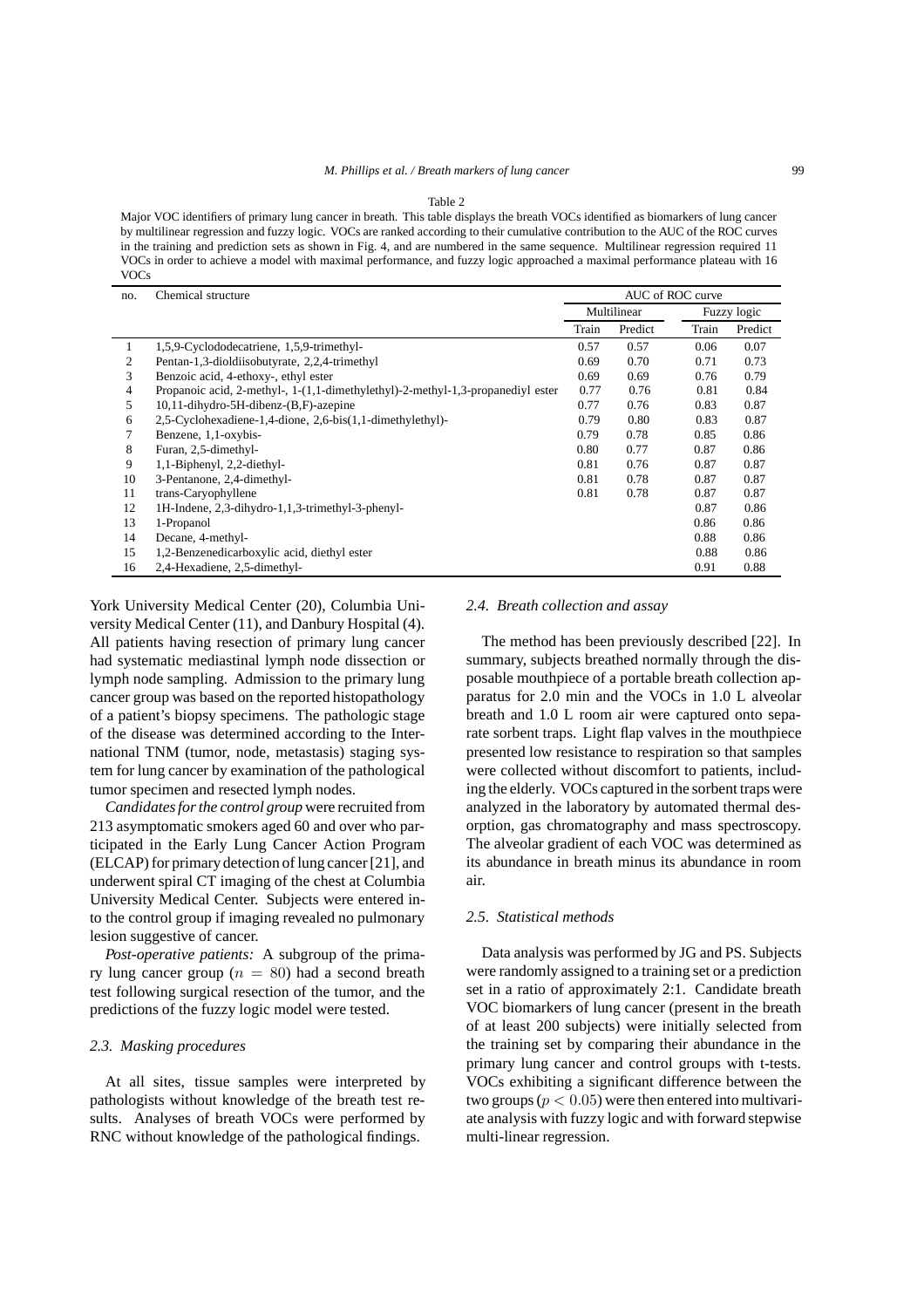Table 3

| Primary lung cancer without demographic and/or other | 29 |
|------------------------------------------------------|----|
| clinical data                                        |    |
| Metastatic cancer                                    |    |
| Mesothelioma                                         |    |
| Benign tumor                                         | з  |
| Recurrent tumor                                      |    |

# *2.6. Fuzzy logic analysis of training set*

Interrelation Miner (SystAim®, Zürich, Switzerland) was employed. Fuzzy functions were constructed for the candidate breath VOCs in order to create one typicality matrix for controls and another typicality matrix for primary lung cancer patients.

# *2.7. Fuzzy logic analysis of prediction set*

The typicality matrices were employed to generate two numerical values from the breath VOCs:  $T_1$ , the typicality for no disease, and  $T_2$ , the typicality for primary lung cancer. The value of  $T_2-T_1$  was employed as a predictor of primary lung cancer, and the accuracy of prediction was displayed in a receiver operating characteristic (ROC) curve. As an additional cross validation, the process was repeated in all subjects combined, employing a leave-one-out procedure. n-1 subjects were entered into a training set to construct the typicality matrices, and the outcome was predicted in the remaining one subject. The procedure was iterated n times, in order to predict the outcome in every subject.

#### *2.8. Linear regression analysis*

Data were also analyzed with forward stepwise multi-linear regression. A model was constructed with the same training set data, and evaluated in the same prediction set that was employed for fuzzy logic.

#### *2.9. Random classifiers*

Class labels (cancer and controls) were randomly reversed for VOCs in the training and prediction sets in order to determine the changes in predictive capabilities of fuzzy logic modeling of data.

# **3. Results**

#### *3.1. Human subjects*

No subject reported any adverse effects of donating a breath sample. Characteristics of subjects in the primary lung cancer and control groups are shown in Table 1. There were no significant differences between the two groups in their mean age, sex distribution or pack-years of smoking history. Controls were excluded from analysis if CT imaging demonstrated a lesion consistent with cancer, and primary lung cancer candidates were excluded from analysis if another pathology (e.g. metastatic cancer) was demonstrated or if TNM staging information or other demographic data was not available (Table 3).

# *3.2. Candidate biomarkers of lung cancer*

35 candidate breath VOCs were identified in the training set data. Fuzzy logic selected 16 of these VOCs for inclusion in the typicality matrices, and multi-linear regression selected 11 of these VOCs and no others (Table 2).

# **4. Prediction of lung cancer**

#### *4.1. Controls and primary lung cancer*

The mean typicality scores were significantly higher in the lung cancer patients than in the control group (*p <* 0*.*0001 in all TNM stages, analysis of variance and post hoc Newman-Keuls test). Receiver operating characteristic (ROC) curves displaying the results of the breath test in the training set and prediction sets are shown in Fig. 2. The breath test predicted primary lung cancer with 84.6% sensitivity and 80.0% specificity where the sum of sensitivity and specificity was maximal; the area under curve (AUC) of the ROC curve was 0.88. Figure 8 shows a histogram of the distribution of cancer patients and controls as a function of the typicality scores in the training set and prediction sets. Cross validation using all samples and employing a leave-one-out method was performed first with reselection of VOCs anew in every step. This model selected 22 VOCs and the predicted AUC of the ROC curve was 0.89, with 91.2% sensitivity and 73.5% specificity.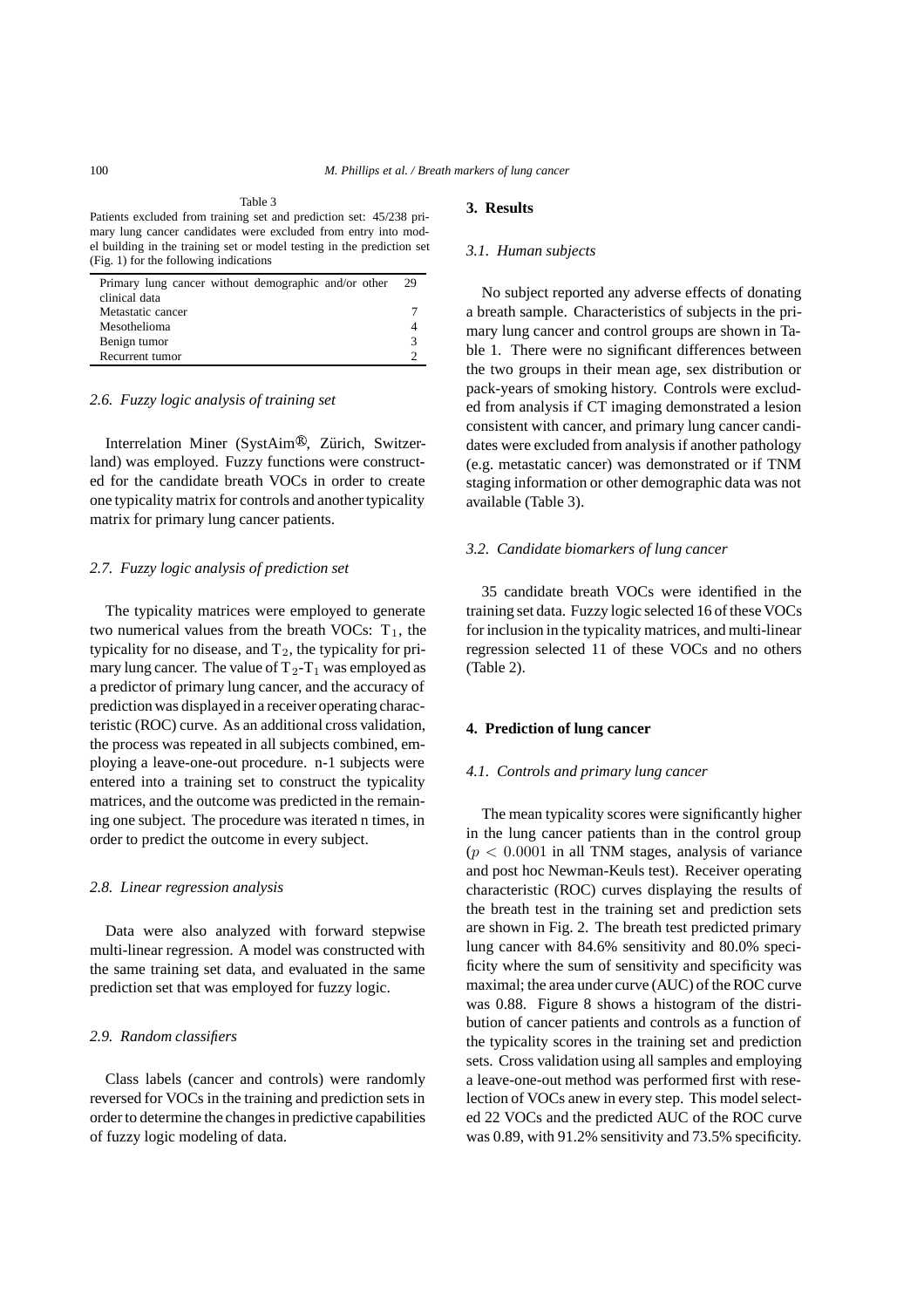

Fig. 3. Prediction of primary lung cancer stratified by TNM stage. This figure shows the predictions of the fuzzy logic model in all subjects employing the leave-one-out predictions (shown in Fig. 2) stratified according to TNM stage of lung cancer. Staging data was available for 168 patients. The arrow in each panel indicates the point on the ROC curve where the sum of sensitivity plus specificity was maximal. These ROC curves displayed similar accuracy of prediction in all TNM stages.

#### *4.2. Different TNM stages of primary lung cancer*

TNM staging data was available in 168/193 patients. The mean typicality scores stratified according to TNM stage are shown in Fig. 2 and the respective ROC curves are shown in Fig. 3. There were no significant differences between the predicted mean typicality scores in TNM stages 1 through 4.

# *4.3. Post-operative patients*

The predictive model was positive for primary lung cancer in 77/80 (96.3%) subjects following surgical resection of the tumor.

# *4.4. Primary lung cancer candidates excluded from training and prediction sets*

The predictive model was positive for primary lung cancer in 45/45 (100%) subjects, including 31/45 subjects with primary or recurrent lung cancer and 14/45 patients with other pathologies (metastatic cancer, mesothelioma, or benign tumors).

# *4.5. Effect of the number of VOCs on model performance*

Figure 4 displays the AUC of the training and prediction ROC curves as a function of the number of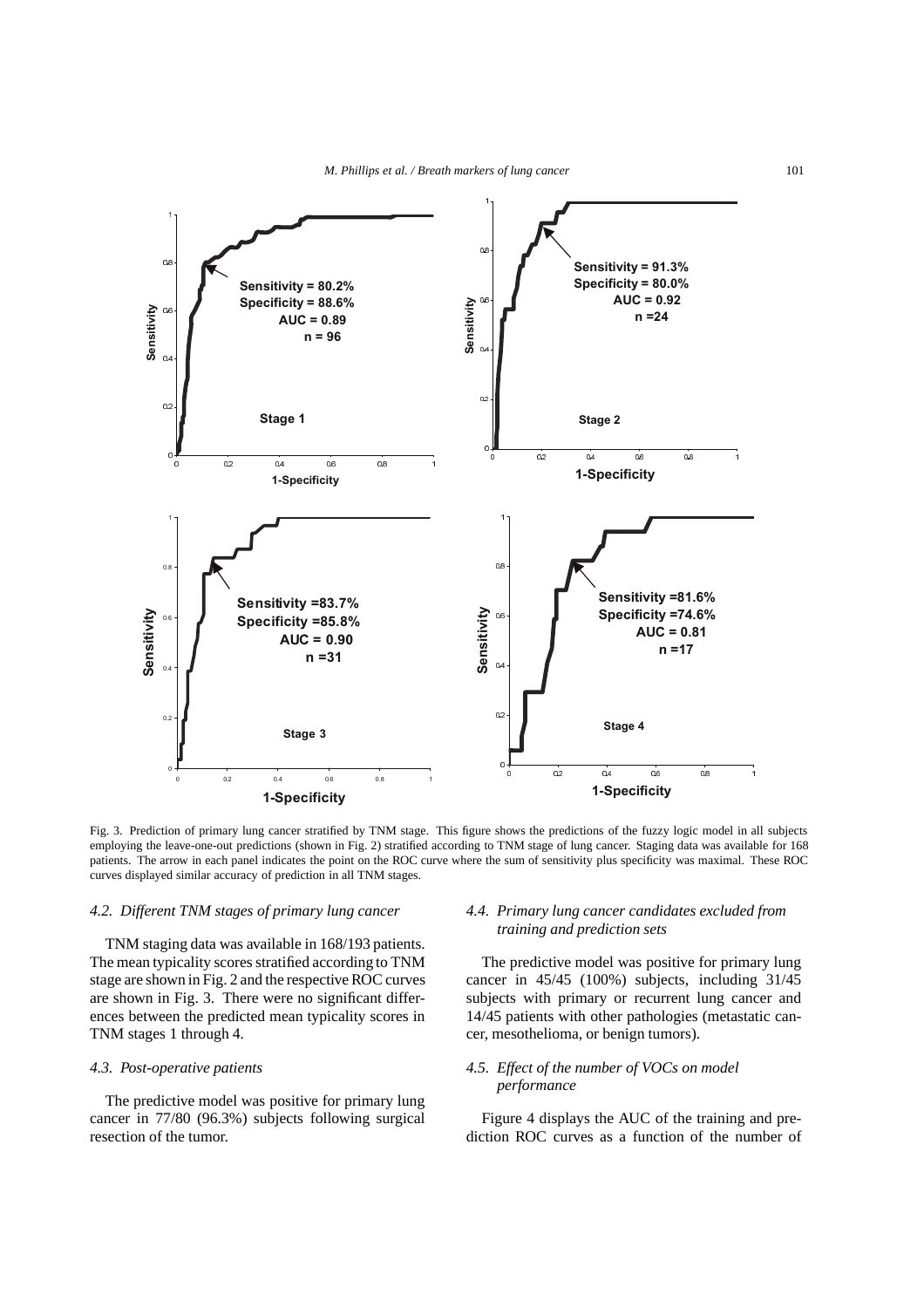VOCs in the model. AUC values increased as more breath VOCs were entered into the model, nearing a maximum with six VOCs before leveling to a plateau. AUC values were consistently higher with fuzzy logic than with linear regression analysis The maximal AUC of the prediction ROC curve was 0.88 with fuzzy logic (16 VOCs) and 0.78 with linear regression analysis (11 VOCs).

# *4.6. Effect of random classifiers*

Figure 5 displays the effect of randomly reversing the assignment of VOC data between the cancer and the control groups and the resulting progressive degradation of the fuzzy logic model with random classifiers.

# *4.7. Effect of tobacco smoking*

Table 1 demonstrates no significant difference between total exposure to tobacco products in controls and cancer patients as shown by pack-years of smoking history. Figure 6 displays the lack of effect of tobacco smoking on the accuracy of the predictive model. The AUC of the ROC curves in current smokers and in former smokers were similar to the results obtained in the prediction set for all subjects.

# *4.8. Effect of multiple random data splits*

We employed the strategy of Michiels et al to evaluate the stability of the molecular signature of breath biomarkers of lung cancer by using 20 multiple random sets of unique training and prediction sets (Fig. 7) [23].

#### **5. Discussion**

The main finding of this study was that a combination of breath VOCs accurately predicted lung cancer. The accuracy of the breath test was comparable to screening chest CT. Sone et al reported a population screening study of 5483 subjects in which mobile lowdose spiral chest CT detected surgically confirmed lung cancer with 55% sensitivity and 95% specificity [24]. At the point on the prediction set ROC curve (Fig. 2) where the breath test detected lung cancer with 55% sensitivity, its specificity was 91%.

In addition, the breath test was equally sensitive and specific in early-stage lung cancer as in advanced metastatic disease, and the accuracy of the test was not affected by former or current tobacco smoking.

Despite differences in analytical methods and patient populations, the findings of this study were consistent with our previous reports of breath testing for lung cancer [5,6]. The major breath biomarkers were mainly alkane derivatives in all studies. Also, the abundance of most of these VOCs was decreased in patients with lung cancer, and the predictive accuracy of the breath test was similar in all TNM stages of disease.

The results illustrated differences between the pathophysiology of tumor markers in serum compared to volatile biomarkers of lung cancer in the breath.

# *5.1. Molecular weight*

Tumor markers in serum are generally macromolecules with a molecular weight of several kilodaltons [25,26]; in contrast, breath biomarkers of lung cancer observed in this study were small molecules with molecular weights less than 600.

# *5.2. Effect of tumor mass*

Some serum tumor markers increase in abundance with the size of the tumor [27]. In contrast, the predictive value of breath biomarkers of lung cancer (i.e., their mean typicality scores) did not vary significantly with the TNM stage of disease. Since typicality scores were similar in localized as well as in metastatic disease, an elevated typicality score might possibly precede the appearance of a macroscopically detectable lesion.

# *5.3. Decreased vs. increased abundance*

Unlike serum tumor markers, the abundance of most breath biomarkers of lung cancer was decreased rather than increased.

# *5.4. Effect of surgery*

The concentration of a serum tumor marker is generally reduced by excision of the cancer, e.g., prostate specific antigen is reduced by ablation of the prostate [28]. However, the predictions of the breath test were unchanged in the majority of post-operative patients following thoracotomy and resection of the pulmonary lesions.

Taken together, these findings are consistent with the hypothesis that volatile markers of primary lung cancer in breath emanate from other tissues, and not from the tumor itself. We have previously proposed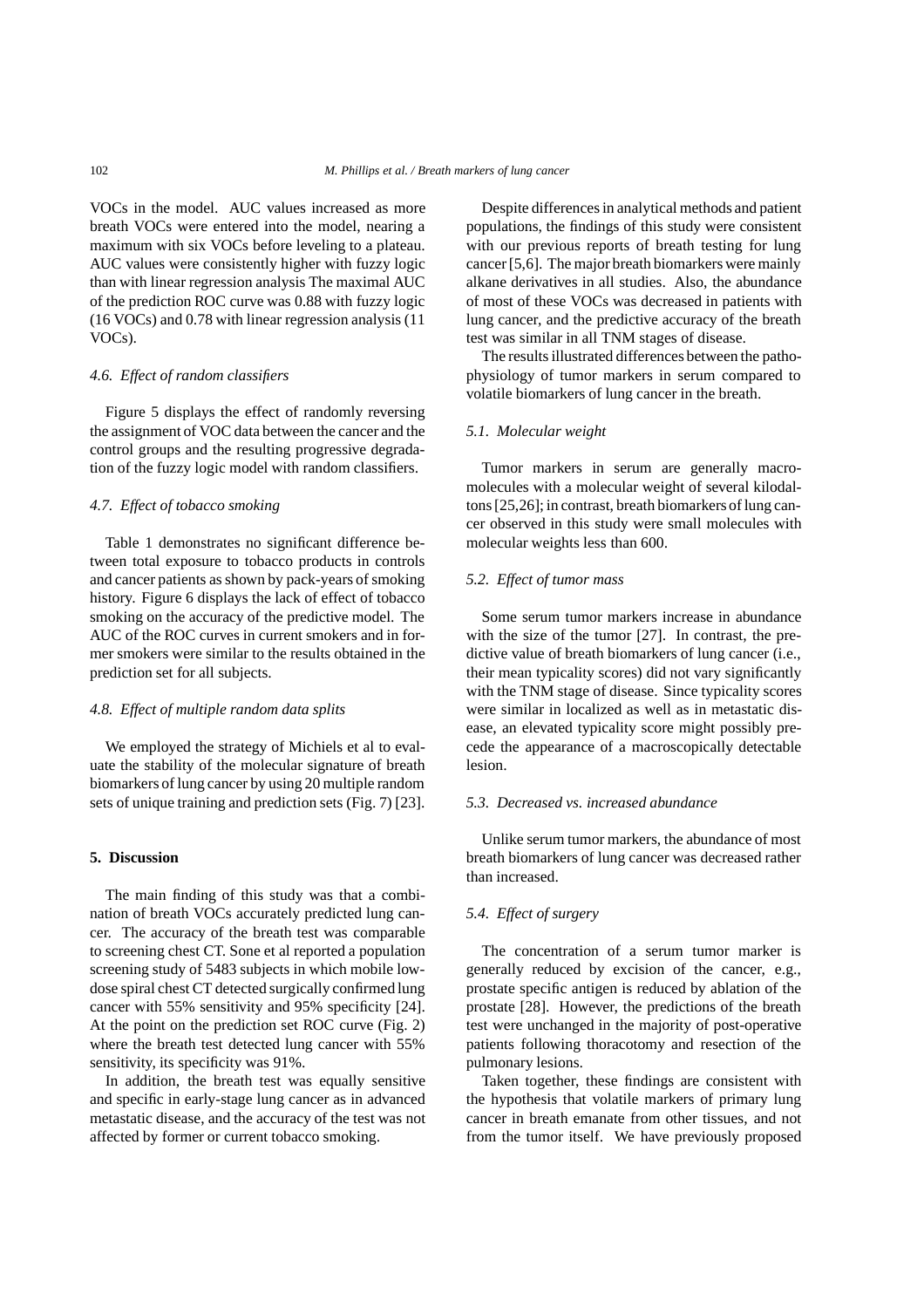

Fig. 4. Effect of the number of VOCs on model performance: This figure displays the AUC of the ROC curve as a function of the number of VOCs in the model (2:1 data split; triangles = fuzzy logic training set, diamonds = multilinear analysis training set; rectangles = prediction set).The maximal AUC values of the prediction set ROC curve were 0.78 employing forward stepwise multilinear analysis with 11 VOCs, and 0.88 employing fuzzy logic with 16 VOCs. The breath test achieved near maximal predictive accuracy with six VOCs in both methods. Addition of more VOCs to the model did not greatly improve the results, but the addition of redundancy to the model probably ensures that its performance will be more resistant to future systematic changes and random fluctuations. Results with fuzzy logic were consistently superior to multilinear analysis, consistent with an underlying non-linearity in the pathophysiologic processes underlying the model.

a pathophysiologic model that provides a rational basis for these observations [6]: Oxidative stress occurs in all tissues of the body and reactive oxygen species leak from the mitochondria, peroxidate polyunsaturated fatty acids in cell membranes, and generate volatile alkanes and methylated alkanes that are excreted in the breath [22,29]. These VOCs are catabolized by highly inducible cytochrome P450 mixed oxidases [12]. Polycyclic aromatic hydrocarbons in tobacco smoke induce CYP1A1, CYP1A2 and possibly CYP2E1.The risk of lung cancer is increased in individuals who carry high-risk genotypes for CYP2E1 and CYP1A1. Cytochrome P450 activity is predominantly hepatic, though CYP1A1 is primarily an extrahepatic enzyme found in lung and placenta [13,14]. We propose that induction of cytochrome P450 genotypes in high-risk individuals simultaneously increases the risk of lung cancer and accelerates catabolism of the volatile products of oxidative stress, thereby reducing their abundance in breath. This hypothesis is consistent with the unique features of breath tumor markers described above. Breath VOCs may possibly be altered before the appearance of macroscopically detectable lesions because induction of high risk cytochrome P450 phenotypes precedes the onset of neoplasia. Also, this hypothesis accounts for the lack of effect of surgical resection of lung lesions on breath biomarkers of lung

cancer, because the enzymes responsible for accelerated catabolism of alkanes are located in tissues remote from the tumor. The predictive model was also positive for primary lung cancer in 45/45 primary lung cancer candidates excluded from training and prediction sets (Table 3). This finding was consistent with the majority of the diagnoses (29/45 primary lung cancer without TNM staging and 2/45 with a recurrent tumor). However, 14/45 patients were excluded because of conditions other than primary lung cancer (metastatic cancer, mesothelioma, and benign tumors) (Table 3), demonstrating that the breath test may become positive in other conditions associated with abnormal chest imaging. This finding merits further evaluation in future studies.

Multivariate analysis of breath VOC data was required to identify the biomarkers of lung cancer because induction of polymorphous cytochrome P450 enzymes affects the abundance of several different compounds. We compared different techniques of multivariate analysis including discriminant analysis, logistic regression, pattern recognition analysis, neural networks and fuzzy logic. All generated accurate predictive models of lung cancer, but results with fuzzy logic were consistently superior to multilinear analysis (Fig. 4). This is consistent with a non-linear pathophysiologic process underlying the development of lung cancer e.g. the alteration in breath VOCs in lung cancer may have re-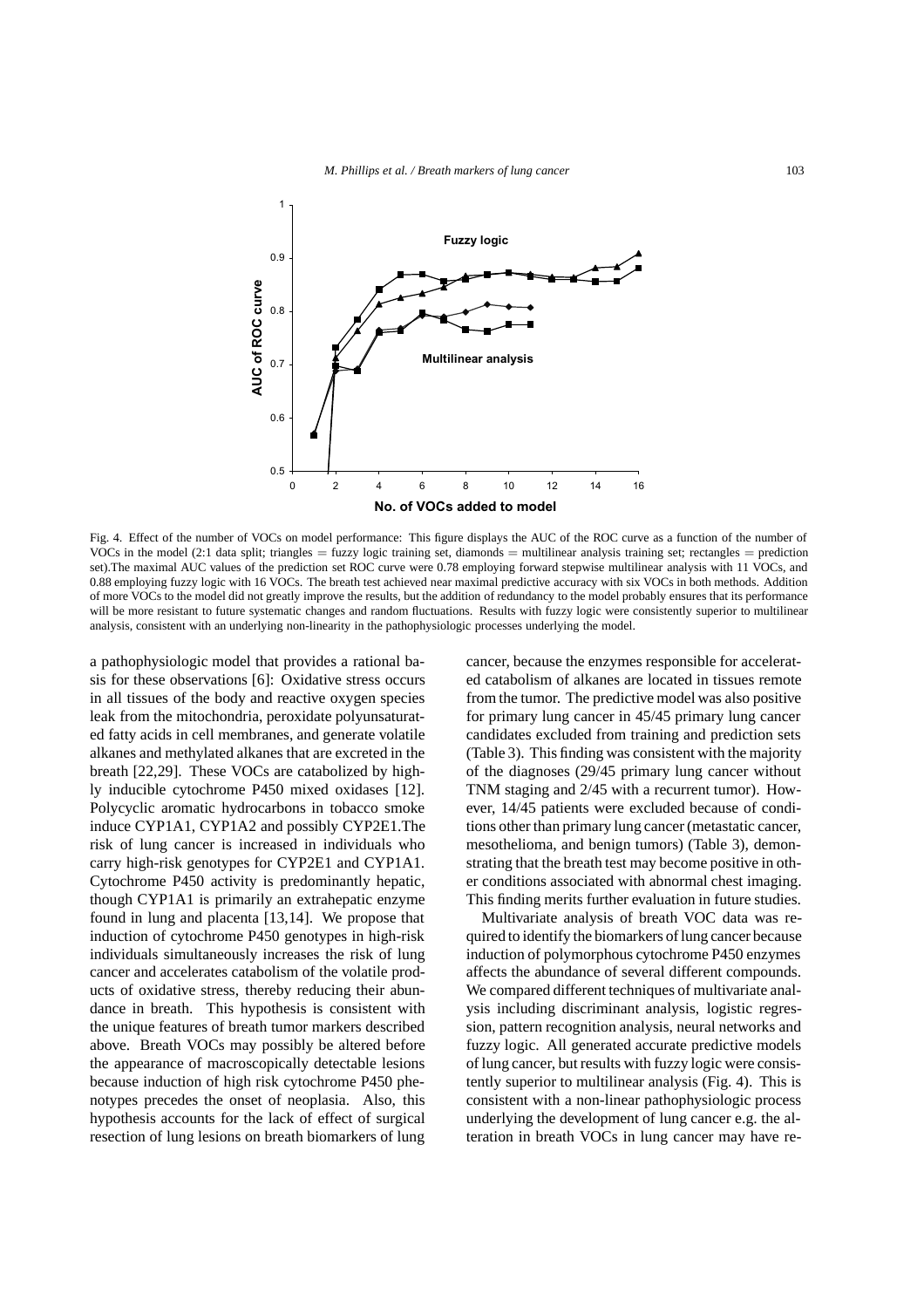

Fig. 5. Effect of random classifiers on fuzzy logic performance: This figure displays the effects of randomly reversing the assignment of VOC data between the cancer and the control groups. The AUC of the ROC curve degraded approximately 5% for every 10% of random classifier changes. When the classification was completely random (i.e. 50% of the classifiers were reversed), the AUC of the training set ROC was approximately 0.7, demonstrating that fuzzy logic overfitted the data by finding an apparent pattern within random data. However, this model had no predictive value because the AUC of the prediction set ROC fell to 0.5 (i.e. no better than random prediction). The addition of random classifiers progressively degraded the predictive model, which was consistent with the conclusion that the non-degraded 16 VOC model was an accurate predictor of lung cancer, and not the chance consequence of a fortuitous statistical model.

sulted from off-on switching of cytochrome P450 enzyme activity rather than a progressive continuum of increased activity.

Fuzzy logic is a powerful problem-solving methodology that recognizes more than simple true and false values by allowing propositions to be represented with degrees of truthfulness and falsehood. For example, the statement, today is sunny, might be 100% true if there are no clouds, 80% true if there are a few clouds, and 0% true if it rains all day. Computer software employing fuzzy logic is employed widely in industry and increasingly in clinical medicine because it resembles human decision making with its ability to derive precise solutions from approximate data. Others have also employed fuzzy logic to detect lung cancer by combining the contributions of different tumor markers in serum [30].

Typicality is a measure of how well a given set of measurements for one particular patient agrees with a list of predefined combinations of measurements in health or disease. Fuzzy logic was employed to construct a separate typicality matrix for controls and for patients with lung cancer. First, all of the alveolar gradients observed in a specific VOC were assigned into separate classes e.g. 1 to 5 according to their value (low  $= 1$ , high  $= 5$ ), and the number of subjects in each class was counted. This process was repeated for all VOCs that were entered into the model. The resulting matrix is termed a typicality matrix because it reflects the typical distribution of alveolar gradients of a number of VOCs in a particular group of subjects. Each subject's breath test results were then evaluated in order to determine two values,  $T_1$  and  $T_2$ , which varied with how well their distribution of alveolar gradients accorded with the typicality matrix for controls and for lung cancer respectively. The higher the value of  $T_1$ or  $T_2$  in a particular subject, the more typical is the breath test result for the control group or for lung cancer respectively. Both  $T_1$  and  $T_2$  are always positive. If  $T_2-T_1$  is positive, then the subject is more likely to belong to the lung cancer group; conversely, if  $T_2 - T_1$  is negative than the subject is more likely to belong to the control group. The value of  $T_2-T_1$  may be regarded as an index of the likelihood of lung cancer, and employed in the construction of an ROC curve.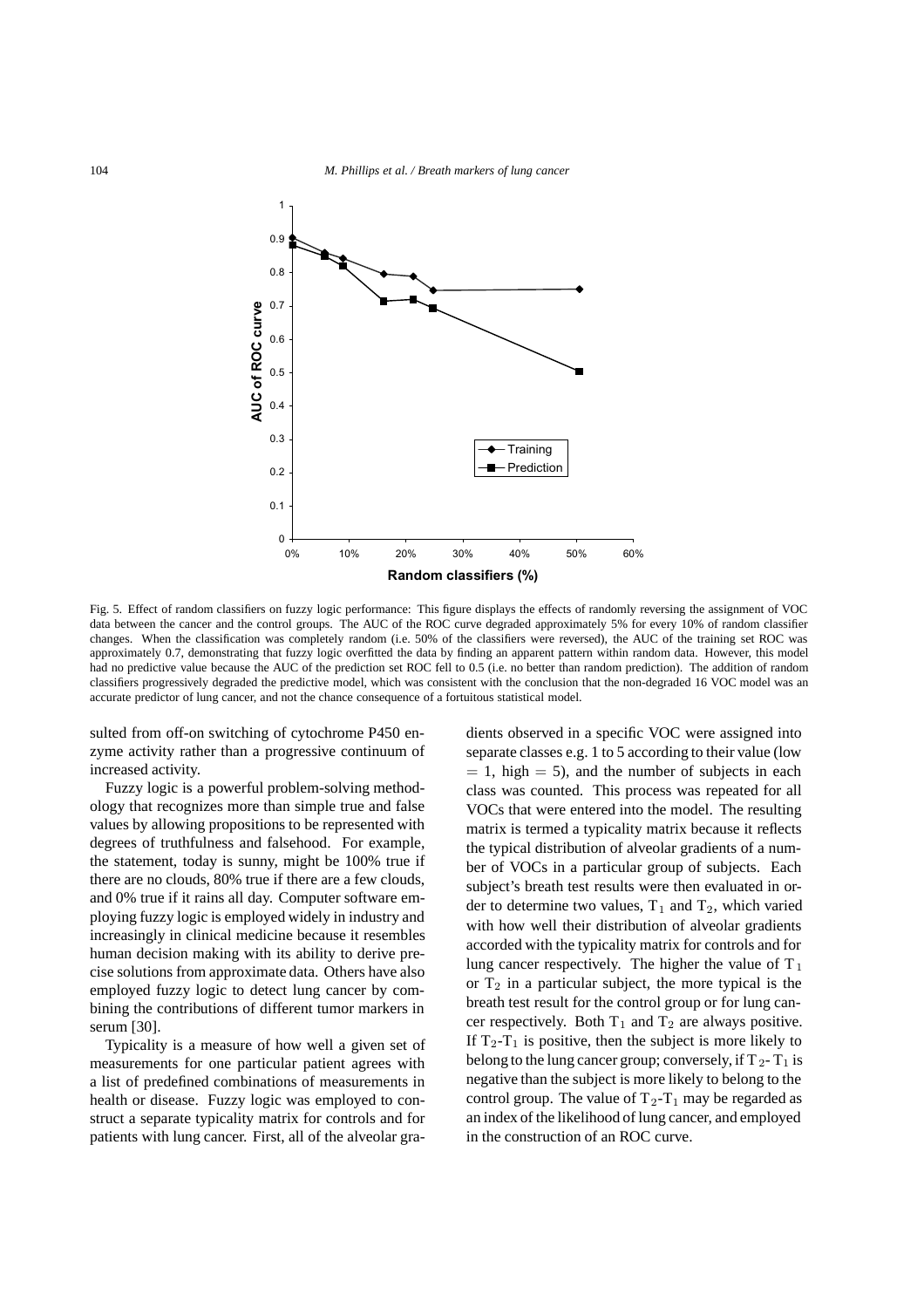

Fig. 6. Effect of tobacco smoking on accuracy of the predictive model: The predictive model was evaluated separately in current smokers (upper panel) and in former smokers (lower panel). The AUC of both ROC curves was similar to the results obtained in the prediction set for all subjects (Fig. 2), demonstrating that the accuracy of the predictive model was not skewed by current smoking or a history of smoking.

In addition, the finding that the predictive accuracy of the breath test progressively declined with the introduction of random classifiers (Fig. 5) supports the conclusion that the fuzzy logic model accurately predicted lung cancer, and was not the chance consequence of a fortuitous statistical model. The similarity of the ROC curves with multiple random splits into training and prediction sets is consistent with a stable molecular signature of the breath biomarkers of lung cancer [23].

The expected performance of a screening test de-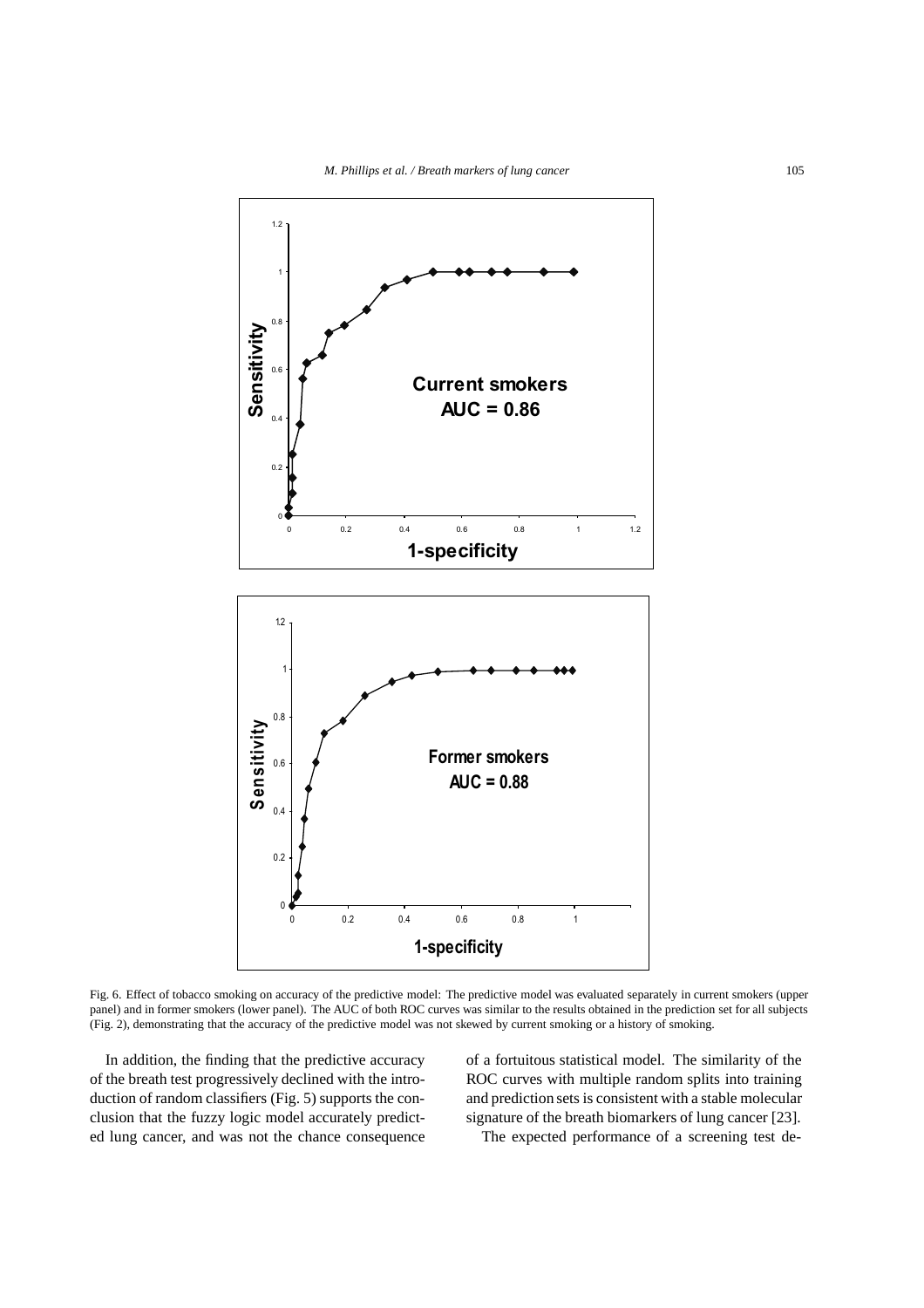

Fig. 7. Effect of multiple random data splits on accuracy of the predictive model: The data set was randomly split in a 2:1 ratio to generate 20 unique training sets and prediction sets. The mean AUCs of the training and prediction ROC curves were  $0.907$  (SD =  $0.009$ ) and  $0.885$  (SD = 0.025) respectively. The similarity of the resulting ROC curves was consistent with a stable molecular signature of the breath biomarkers of lung cancer, and exhibits the robustness of the overall approach.

pends not only on the performance of the test in diseased and non-diseased subjects, but also on the prevalence of primary lung cancer (1.7% to 2.7% in smokers aged over 50 yrs and 60 yrs respectively [31,32]). Performance is typically assessed by two statistics that describe the accuracy of the classification rule: the true positive rate (TPR) (sensitivity), and the false positive rate (FPR) (one minus specificity). Corresponding values of TPR and FPR may be selected from any point on the prediction set ROC curve shown in Fig. 2. However, FPR relates to the potential harms of a test and TPR relates to its potential benefits, so the selected combination of FPR and TPR should ensure that benefits will probably outweigh harms in a future study. For mammography, reasonable target values have been cited as  $FPR = 0.01$  and  $TPR = 0.80$  [33]. We therefore selected a point on the prediction set ROC curve where the test exhibited near-maximal specificity (FPR  $= 0.029$ and TPR  $= 0.277$ ). Assuming a prevalence of 2% in  $N = 1000$  smokers aged over 50 yrs, our proposed screening breath test would have a negative predictive value (NPV) of 0.985 and a positive predictive value (PPV) of 0.163. In practice, individuals with a negative breath test result (the majority of the screened population) could be reassured that their risk of primary lung cancer is low. Since the NPV of the breath test is high, this group would require no further testing with diagnostic radiation. This could potentially reduce the number of screening chest CT studies performed, thereby reducing the number of unnecessary invasive studies that follow false-positive findings on chest CT screening as currently practiced. Conversely, the low FPR of the test ensures that the health care system would not be overburdened with excessive numbers of false positive findings.

In the development of a new test for lung cancer, it is essential to control for the effects of potential confounding variables, because other disorders such as unstable angina [9], breast cancer [8] and diabetes mellitus [11] have also been associated with abnormal breath VOCs. However, a comorbid disorder is unlikely to skew the predictive accuracy of the breath test for two reasons: First, if there are no significant differences between major demographic variables (e.g. age and tobacco smoking) in the disease group and the control group, then the a priori probability of an intercurrent disease is the same in both groups. This is an underlying principle of experimental design in randomized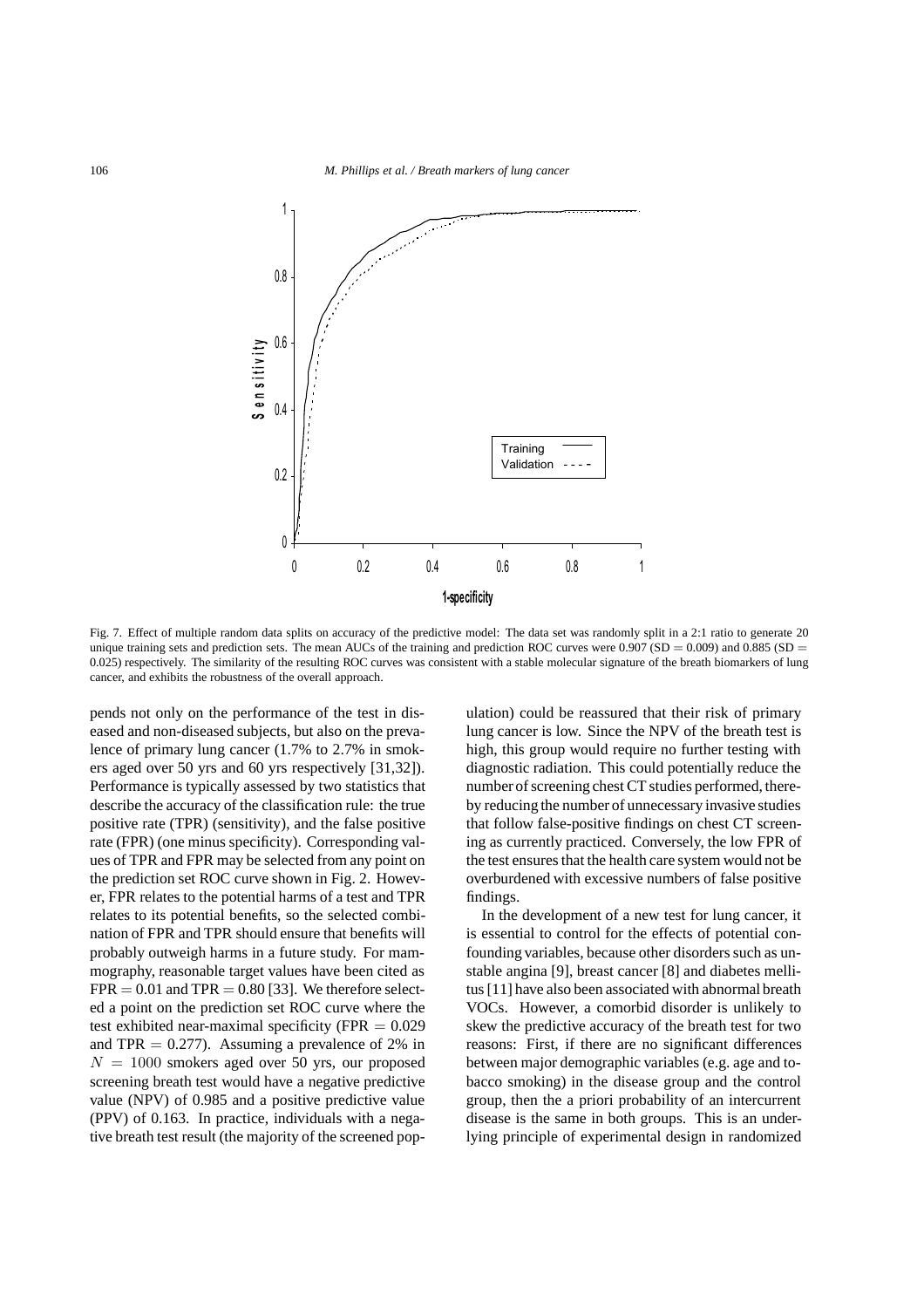

Fig. 8. Typicality scores in cancer patients and controls. Fuzzy logic was employed to construct typicality matrices of selected breath VOC biomarkers of lung cancer in cancer patients and controls respectively. The abundance of each breath VOCs was entered into the typicality matrices in order to generate two numerical values: T<sub>1</sub>, the typicality for no disease, and T<sub>2</sub>, the typicality for primary lung cancer. This histogram demonstrates the distribution of the values of  $T_2-T_1$  in cancer patients and controls, in the training and prediction sets. The mean typicality scores in cancer patients and controls in the prediction set were significantly different (Fig. 2).

clinical trials of new therapeutic interventions, as well as in the evaluation of new diagnostic tests. Second, multivariate modeling has revealed patterns of breath VOCs that are sufficiently distinctive to constitute a virtual "fingerprint" of a disease. Consequently, the pattern of altered breath VOCs in lung cancer is different from the pattern observed in other disorders such as unstable angina.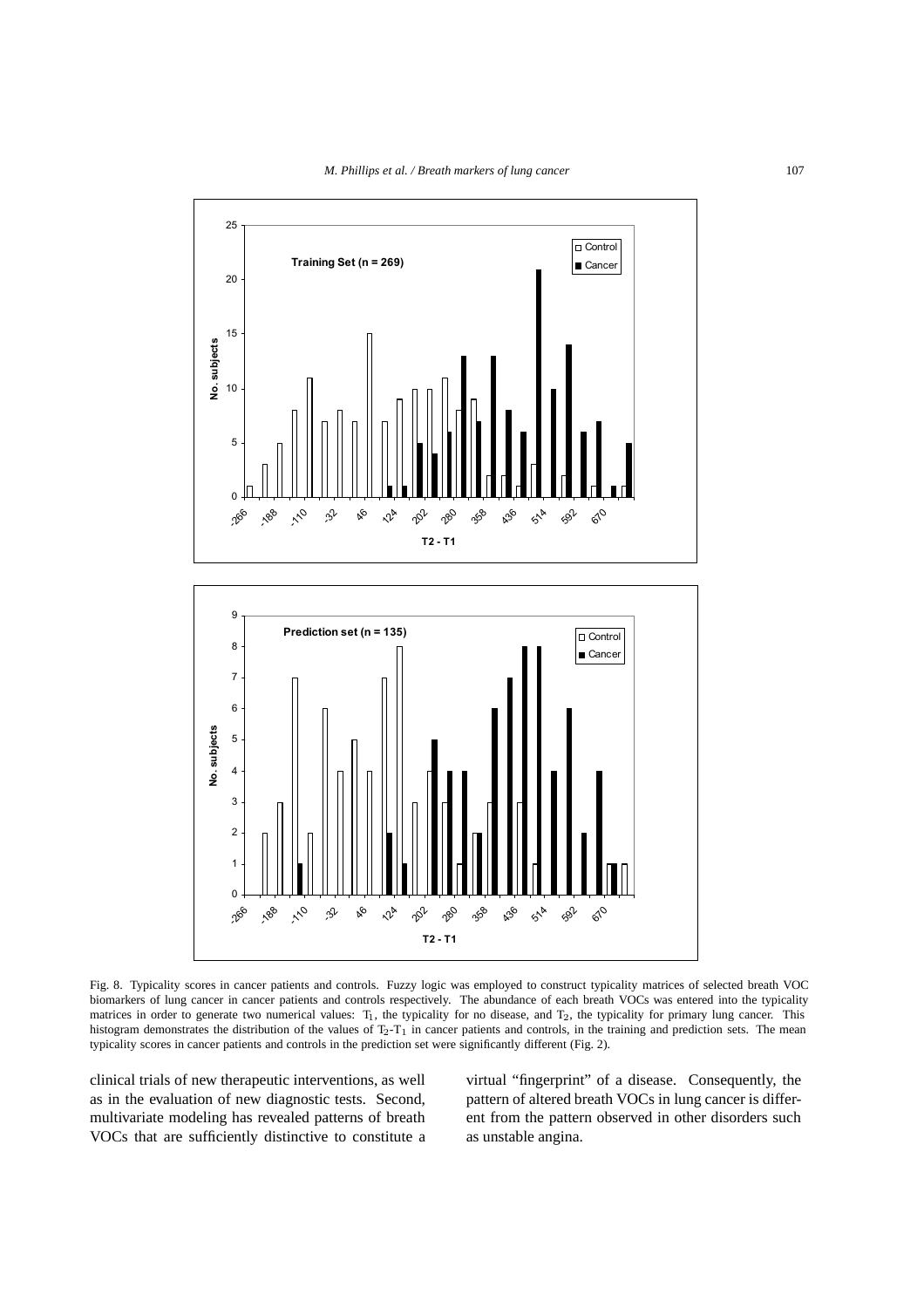We conclude that an intrinsically safe and noninvasive test for breath VOCs combined with fuzzy logic analysis of data provided a rational and accurate predictor of primary lung cancer. A two-minute screening breath test in high risk individuals could potentially identify those with early-stage lung cancer who might benefit most from diagnostic imaging and therapeutic intervention. However, further research will be necessary to determine if detection of lung cancer with this test will be effective in reducing mortality.

#### **Acknowledgements**

This research was supported by SBIR award 5R44HL 070411-03 from the National Heart Lung and Blood Institute of the National Institutes of Health.

William N Rom was supported by Early Detection Research Network grant UO1 CA086137. Michael Phillips is President and CEO of Menssana Research, Inc. All coauthors had full access to all of the data in the study and they take responsibility for the integrity of the data and the accuracy of the data analysis. We thank James J. Grady DrPH for reviewing the statistical analysis of data.

#### **References**

- [1] C. Mountain, Revisions in the International System for Staging Lung Cancer, *Chest* **111** (1997), 1710–1717.
- [2] L. Pauling, A.B. Robinson, R. Teranishi and P. Cary, Quantitative analysis of urine vapor and breath by gas-liquid partition chromatography, *Proc Natl Acad Sci USA* **68** (1971), 2374–2376.
- [3] S.M. Gordon, J.P. Szidon, B.K. Krotoszynski, R.D. Gibbons and H.J. O'Neill, Volatile organic compounds in exhaled air from patients with lung cancer, *Clin Chem* **31** (1985), 1278– 1282.
- [4] G.L.J. Preti, J.G. Kostelc, S. Aldinger and R. Daniele, Analysis of lung air from patients with bronchogenic carcinoma and controls using gas chromatography-mass spectrometry, *J Chromatogr* **432** (1988), 1–11.
- [5] M. Phillips, K. Gleeson, J.M. Hughes et al., Volatile organic compounds in breath as markers of lung cancer: a crosssectional study, *Lancet* **353** (1999), 1930–1933.
- [6] M. Phillips, R. Cataneo, A. Cummin et al., Detection of lung cancer with volatile markers in the breath, *Chest* **123** (2003), 2115–2123.
- [7] M. Phillips, J. Boehmer, R. Cataneo et al., Heart Allograft Rejection: Detection with Breath Alkanes in Low Levels (the HARDBALL study), *The Journal of Heart and Lung Transplantation* **23** (2004), 701–708.
- [8] M. Phillips, R. Cataneo, B. Ditkoff et al., Volatile markers of breast cancer in the breath, *The Breast Journal* **9** (2003), 184–191.
- [9] M. Phillips, R. Cataneo, J. Greenberg, R. Grodman and M. Salazar, Breath markers of oxidative stress in patients with unstable angina, *Heart Disease* **5** (2003), 95–99.
- [10] M. Moretti, M. Phillips, A. Abouzeid, R. Cataneo and J. Greenberg, Increased breath markers of oxidative stress in normal pregnancy and in preeclampsia, *American Journal of Obstetrics and Gynecology* **190** (2004), 1184–1190.
- [11] M. Phillips, R. Cataneo, T. Cheema and J. Greenberg, Increased breath biomarkers of oxidative stress in diabetes mellitus, *Clinica Chimica Acta* **344** (2004), 189–194.
- [12] H. Remmer, T. Hintze, H. Frank and M. Muh-Zange, Cytochrome P-450 oxidation of alkanes originating as scission products during lipid peroxidation, *Xenobiotica* **14** (1984), 207–219.
- [13] S. Zevin and N.L. Benowitz, Drug interactions with tobacco smoking. An update, *Clin Pharmacokinet* **36** (1999), 425–438.
- [14] M. Watanabe, Polymorphic CYP genes and disease predisposition–what have the studies shown so far? *Toxicol Lett* (1998), 102–103: 167–171.
- [15] I. Kapetanovic, S. Rosenfeld and G. Izmirlian, Overview of commonly used bioinformatics methods and their applications, *Ann N Y Acad Sci* **1020** (2004), 10–21.
- [16] C. Pena-Reyes, Evolutionary fuzzy modeling human diagnostic decisions, *Ann N Y Acad Sci* **1020** (2004), 190–211.
- [17] U. Scheipers, H. Ermert, H. Sommerfeld, M. Garcia-Schurmann, T. Senge and S. Philippou, Ultrasonic multifeature tissue characterization for prostate diagnostics, *Ultrasound Med Biol* **29** (2003), 1137–1149.
- [18] L. Shyu, Y. Wu and W. Hu, Using wavelet transform and fuzzy neural network for VPC detection from the Holter ECG, *IEEE Trans Biomed Eng* **51** (2004), 1269–1273.
- [19] T. Yin and N. Chiu, A computer-aided diagnosis for distinguishing Tourette's syndrome from chronic tic disorder in children by a fuzzy system with a two-step minimization approach, *IEEE Trans Biomed Eng* **51** (2004), 1286–1295.
- [20] I. Modai, J. Kuperman, I. Goldberg, M. Goldish and S. Mendel, Fuzzy Logic Detection of Medically Serious Suicide Attempt Records in Major Psychiatric Disorders, *J Nerv Ment Dis* **192** (2004), 708–710.
- [21] C.I. Henschke, D.F. Yankelevitz, J.P. Smith, D. Libby, M. Pasmantier, D. McCauley, G. McGuinness, D.P. Naidich, A. Farooqi, M. Vasquez and O.S. Miettinen, CT screening for lung cancer: Assessing a regiment's diagnostic performance, *Clin Imaging* **28** (2004), 317–321.
- [22] M. Phillips, R.N. Cataneo, J. Greenberg, R. Gunawardena, A. Naidu and F. Rahbari-Oskoui, Effect of age on the breath methylated alkane contour, a display of apparent new markers of oxidative stress, *J Lab Clin Med* **136** (2000), 243–249.
- [23] S. Michiels, S. Koscielny and C. Hill, Prediction of cancer outcome with microarrays: a multiple random validation strategy, *Lancet* **365** (2005), 488–492.
- [24] S. Sone, F. Li, Z. Yang et al., Results of three-year mass screening programme for lung cancer using mobile low-dose spiral computed tomography scanner, *Br J Cancer* **84** (2001), 25–32.
- [25] D. Ornstein, W. Rayford, V. Fusaro et al., Serum proteomic profiling can discriminate prostate cancer from benign prostates in men with total prostate specific antigen levels between 2.5 and 15.0 ng/ml, *J Urol* **172** (2004), 1302–1305.
- [26] Hr. Bergen, G. Vasmatzis, W. Cliby, K. Johnson, A. Oberg and D. Muddiman, Discovery of ovarian cancer biomarkers in serum using NanoLC electrospray ionization TOF and FT-ICR mass spectrometry, *Dis Markers* **19** (2003–2004), 239–249.